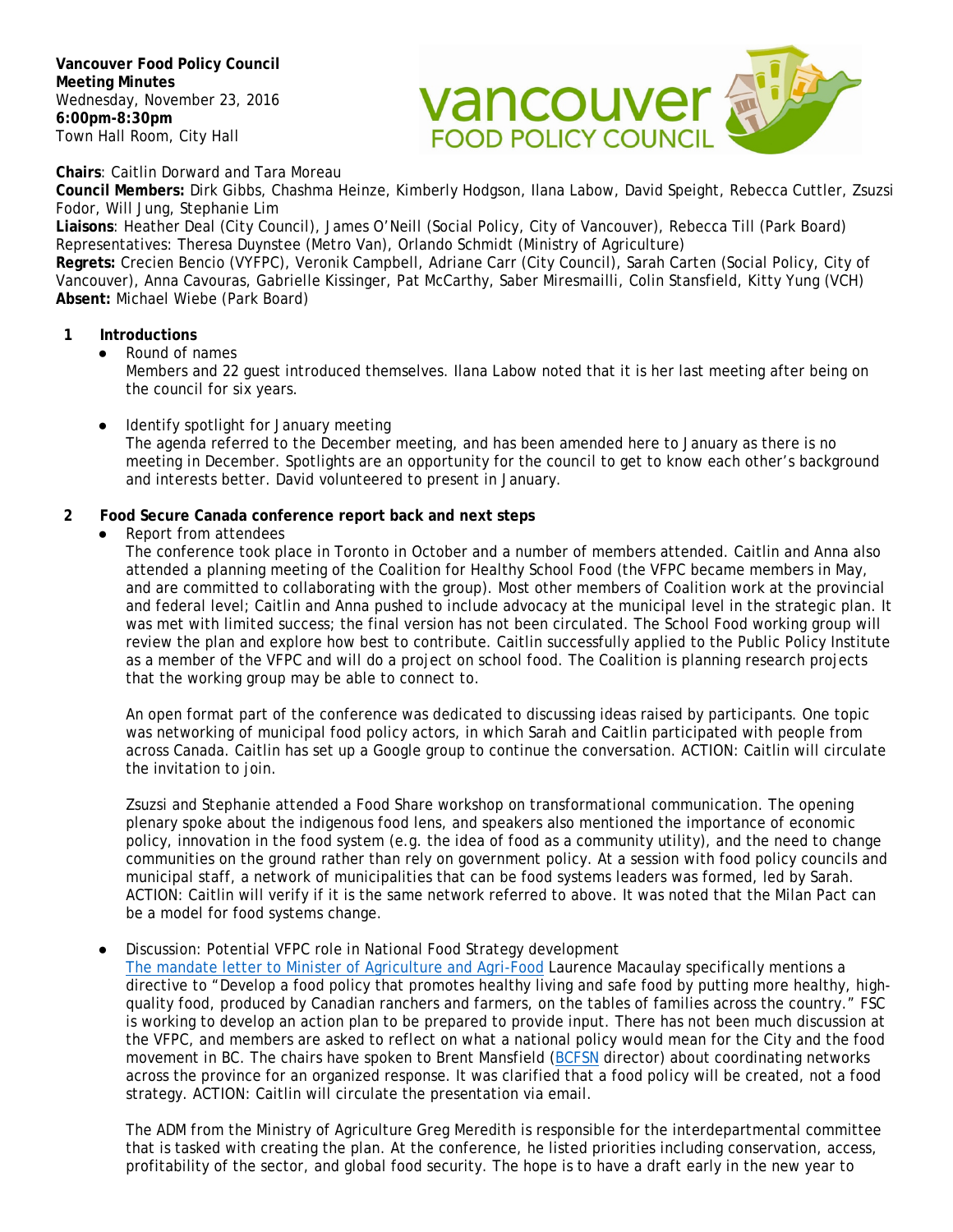share with stakeholders. As this is moving quickly, the VFPC needs to be ready. This is in the VFPC mandate, Goal 5 in the Food Strategy speaks to advocating to higher levels of government, and speaks to the role that the VFPC can play with the City to engage on this issue. It was noted in the Council of Councils meeting that a priority of the VFPC is to participate in the creation of national food policy. There have been four different food strategies/policies by different agencies in recent years - [Canadian Federation](http://www.cfa-fca.ca/programs-projects/national-food-strategy) of Agriculture, [Food](http://foodsecurecanada.org/sites/default/files/fsc-resetting-2015_web.pdf)  [Secure Canada](http://foodsecurecanada.org/sites/default/files/fsc-resetting-2015_web.pdf) (2011), [Canadian Agri-food Policy](http://capi-icpa.ca/destinations/CAPI-Agri-Food_Destination_FULL.pdf) Institute (2011) and (2016), [Conference Board of Canada](http://capi-icpa.ca/destinations/CAPI-Agri-Food_Destination_FULL.pdf)  [\(2014\),](http://capi-icpa.ca/destinations/CAPI-Agri-Food_Destination_FULL.pdf) each with a different perspective. ACTION: Caitlin to send article in Globe and Mail that summarizes these.

### **Discussion**

- Members are exploring if a representative from Agriculture and Agri-food Canada can present to the VFPC.
- Another suggestion was to send an introductory letter to the ADM, possibly in collaboration with other groups.
- There has not been a formal invitation to participate from the Ministry, however it is expected that all FPCs will be stakeholders, and should collaborate.
- There is a separate framework for policy strictly related to the agriculture sector.
- It was noted that marine food may be under the Department of Fisheries.
- The Ministry will work with eight government departments including Natural Resources Canada and Health Canada.
- When consulting on affordable housing, the government released a report about what they heard in the consultation process and invited feedback. A report summarizing the feedback was drafted and used in the strategy. If this uses the same process, the VFPC will need to reach out to community networks to ensure their issues are on the table.
- It was suggested that FSC be asked if they can provide tools similar to those for the Eat Think Vote campaign so communities can organize their own town halls.
- ACTION: An ad-hoc working group was formed with Orlando, Teresa, Kim, Rebecca, who will meet before the next meeting and report back.

### **3 Liaison updates**

*Reporting Framework: What*? Report on the item(s) (prioritize those that are actionable); *Now what*? How can VFPC take action?

*Liaisons*

- City Staff Liaison
	- o Milan Urban Food Policy Pact Vancouver received special mention in the governance section for its work on the Food Strategy, bringing international recognition. A representative from the Canadian Embassy received it in Rome on behalf of the City.
	- o Update on False Creek Flats

James – Cory and Megan are the planners involved with the False Creek Flats planning process. The plan has taken shape over past couple years, with the VFPC participating through the Development working group, and members on the steering committee who have visited the area.

### Draft Plan - Cory

The goal is to release to the public on Dec 8 and will be announced soon. The area plays a strategic role as a jobs and economy zone that is close to downtown. There has not been much focus on it lately. A regional policy overlays this area to secure industrial lands, areas of mixed employment, general urban/residential, and park. A goal is to increase employment close to transit. Residents were asked 'What are your favourite places?' and 'What are the challenges?' in the area. Many favourites are easy accessible, although half of challenges relate to connectivity due to the railway. The plan seeks to unlock the economic potential of the area by creating a more productive, sustainable, and integrated False Creek Flats. This includes spaces to meet the needs of business, places for public events, a healthy and resilient environment, connections between businesses, and programs to support business. It was noted that there are seismic and sea level challenges in the area.

The 'Key moves' of the plan are to: put people first, ensure long-term viability of rail, connect to and through the flats, leverage key institutional anchors (Emily Carr, St Paul's), create amenity rich public nodes, intensify employment and industrial operations, build greener more resilient flats, secure and strengthen food/culture (artist studios, food business, commissaries, gardens), innovate housing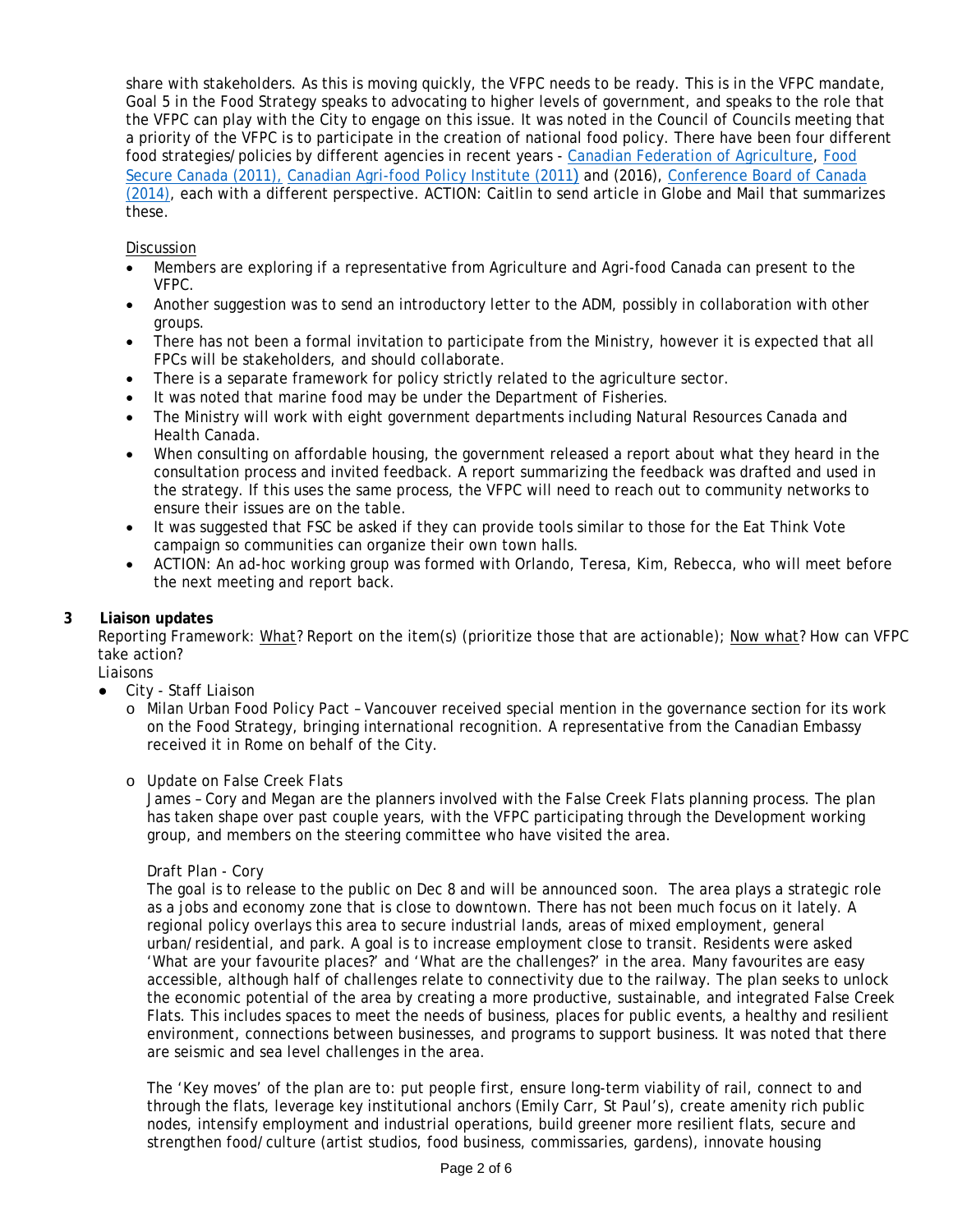opportunities, supporting new and existing businesses, and finally to tie all the pieces together, connecting people over the rail. The City has explored the relocation of E-W artery (bridge/overpass over rail) as a replacement for Malkin Ave. Earlier consultations resulted in 1/3 vote for Venables, 1/3 for National, and 1/3 for neither. Due to a push by many groups, the City is in conversations with Parks Board to open William St as an option, as it would cut through a park. The strategy is to move the plan forward to council in February, and it may not include a final alignment recommendation.

James showed a map of existing food assets in the area, including a concentration of warehousing/distribution businesses on Malkin, the food bank, some of the City's largest urban farms, and the City's largest and oldest garden.

Strategic Directions:

- Support food related businesses, largest at Produce row on Malkin Ave.
- Enhance opportunities for urban agriculture and community gardens.
- Support the greater Vancouver food bank.
- Create opportunity for a food centre of excellence. Principles have been identified public, inviting, people-centred, showcase community food systems, strengthen assets, support creative community economic development opportunities, and co-location opportunities. It would recognize the role of non-profit and commercial enterprises, consider food waste activities, expand urban agriculture, and include outdoor food and drink celebration.

There are a number of City-wide policies to support the plan (GCAP, Food Strategy, Healthy City, Local Food Action Plan). The City has strategies to support food-related businesses, urban agriculture and community gardens, and the Greater Vancouver Food Bank.

### Discussion

- East–West artery Park board will consult with public about impacts of choosing William St, and will be clear about the trade-offs.
- It was confirmed that the Food Bank is relocating within the flats and that the City is working with them to identify sites.
- It is unclear to what extent for-profit urban farms have been interested. A neighbourhood energy utility is looking at a shared greenhouse (growing) structure but is very early on in the process. A food utility could be such a neighbourhood amenity partnership.
- ACTION: James will circulate open house info once confirmed.
- Parks Board Staff Liaison: Update on [Local Food Action Plan](http://vancouver.ca/files/cov/Local-food-action-plan.pdf)

Rebecca Till (Green Programmer) provided an update on status of local food action plan on behalf of Alan Duncan, the interim representative. She noted that VFPC members were part of the task force that drafted the plan that was published in 2013. The priorities of the plan were to: increase food assets; support sustainable local economies, develop engaged and capacity-rich food networks, and generate soil through composting.

Of the 51 actions in the report, 16 have been completed,14 are in progress, 25 are remaining or have unknown status.

Highlights of 2016: sold 100 fruit trees, planted 150 native edibles, have good examples of food engagement tactics such as Dunbar community centre artist in residence's work around food and Kits community centre garden use in programming and kitchen. Social policy will hire a new contractor with the objective to build capacity in community centre staff to increase programming in community kitchens. A plan to pilot bake oven in a park was done behind the Italian Cultural Centre. Some fieldhouses have been repurposed for foodrelated activities (Norquay - Fresh Roots food hub, Stratchcona – Village Vancouver). There will be a new call for fieldhouses in 2017. A donor funded an upgrade to Van Dusen's food production area, and the Park Board is matching funds. New concession offerings have been successful with 16 vendors in parks, and a fruit stand will be added in 2017.

The Sustenance festival has a new direction in the spirit of including underrepresented groups. A job description is being developed for someone involved in local food community, to map out initiatives outside of the dominant food movement. This is an opportunity to build relationships in the community. The position will also design a process to bring out stories about food.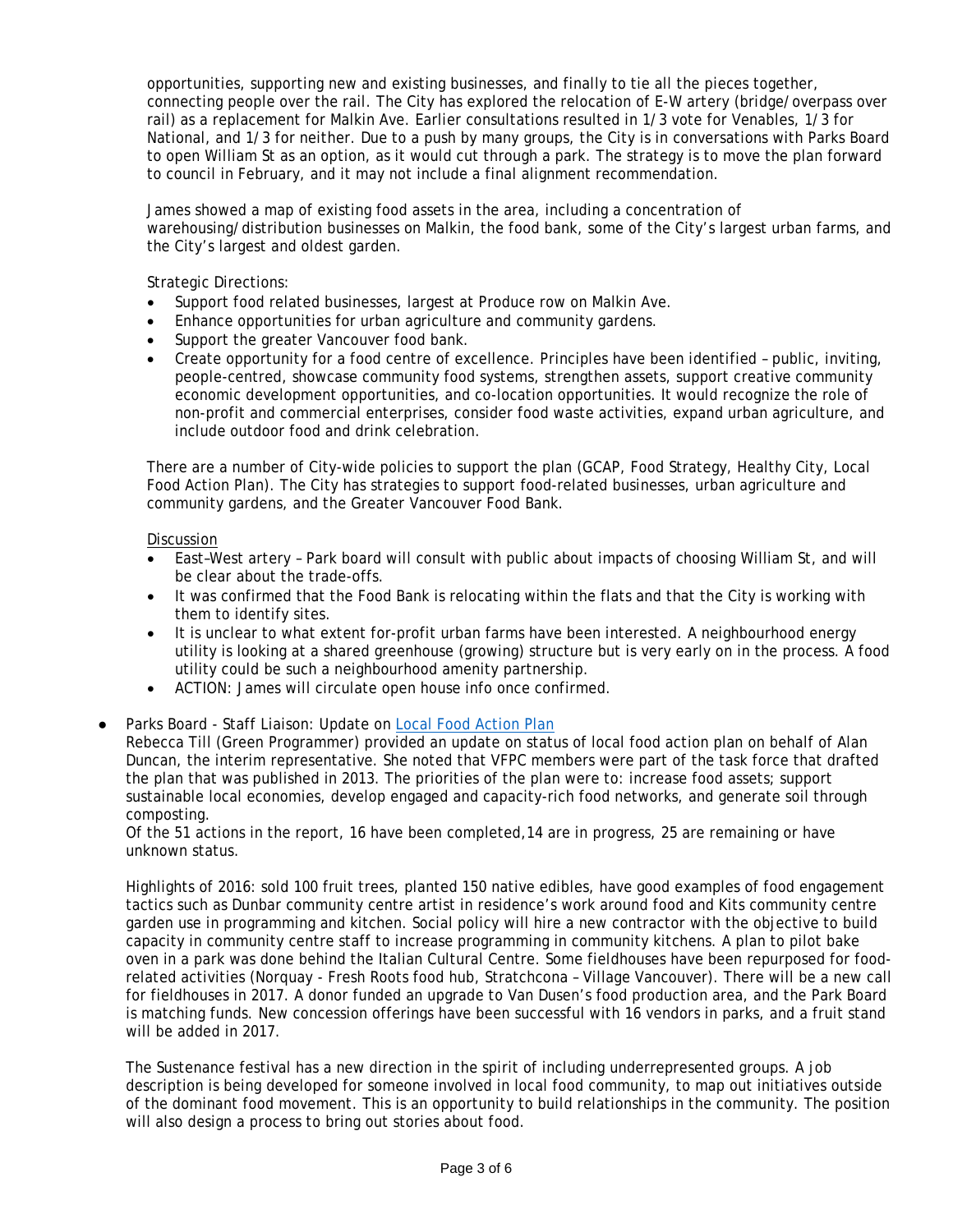The Park Board will be sending out the contract and asks that the VFPC circulate it. The community has identified a gap in staffing at the Park Board.

Discussion

- Rebecca will explore if the food asset maps can be made accessible and shared. It was noted that one action is related to putting information online, so the intent is there.
- The VFPC can provide support on actions that are 'in progress'. There is a need to bring focus to the many actions require a lead/staff attention and update document. The Action Plan came into force with support from VFPC, and there is a desire to get re-involved at a higher level. Although the task force no longer exists, it can be reconvened as a working group.

It was decided that the VFPC table a motion on resourcing of the Local Food Action Plan:

WHEREAS the Vancouver Board of Parks and Recreation adopted the "Local Food Action Plan" (LFAP) in 2013; and

WHEREAS to the best of the Vancouver Food Policy Council's knowledge, as of November 2016 many LFAP Actions remain incomplete and staff are no longer assigned to the ongoing implementation or monitoring of the plan; and,

WHEREAS achieving a just and sustainable food system remains a priority for the City of Vancouver and its residents, as evidenced by the 2013 adoption, and ongoing implementation, of the Vancouver Food Strategy;

BE IT RESOLVED THAT the Vancouver Food Policy Council (VFPC) asks the Vancouver Board of Parks and Recreation to

- Assign staff and other resources to support a review and update of the 2013 LFAP to ensure its relevancy today;
- Assign staff and other resources to support the implementation and monitoring of the updated LFAP;
- Assign a permanent staff liaison to the VFPC to ensure ongoing consultation with the VFPC on the review, update, implementation, and monitoring of the LFAP.

Moved by Tara, seconded by Ilana, all in favour, carried unanimously.

## **Other**

○ City - Council Liaisons

[Sea level rise report to council](http://council.vancouver.ca/20161102/pspc20161102.htm) notes that agricultural lands could be affected. Councillor Deal is now on the Metro Vancouver Water and Waterways group, and notes that mitigation is part of the plan. A Motion was passed regarding liaisons on different committees. Committees can choose to invite the most recent former trustee to sit as a special representative. Councillor Deal will verify if the VPFC can invite Janet Fraser as a Special Representative, as well as invite a staff member liaison to the VFPC. The School Food Working Group will consider the best approach at their next meeting.

○ Parks Board - Commissioner Liaison No representative available.

#### ○ Regional Representatives

Metro Vancouver

- completed a [review of the farm property tax](http://www.metrovancouver.org/services/regional-planning/PlanningPublications/FarmPropertyTaxInvestigation.pdf) which became a headline story, as people are using farm land for non farm uses to build mega-mansions. The tax structure has created unintended incentives for people to own land in ALR even if they are not farming as they receive tax benefits.
- Agriculture and Water forum on Nov 3 drew 100 attendees to discuss the new water sustainability act and farming.
- An agri-food and seafood conference held by the Ministry brought industry representatives together.
- The BC Ministry of Agriculture has a bylaw standard for residential guidance to limit home size and location on ALR land. A number of local governments have adopted this to limit monster homes, some have not (Richmond). With heightened awareness, local governments expressed renewed interest in developing bylaws. This been challenging for government as open houses are attended by real estate developers. Metro Van called for regulation in 2011 but was not successful.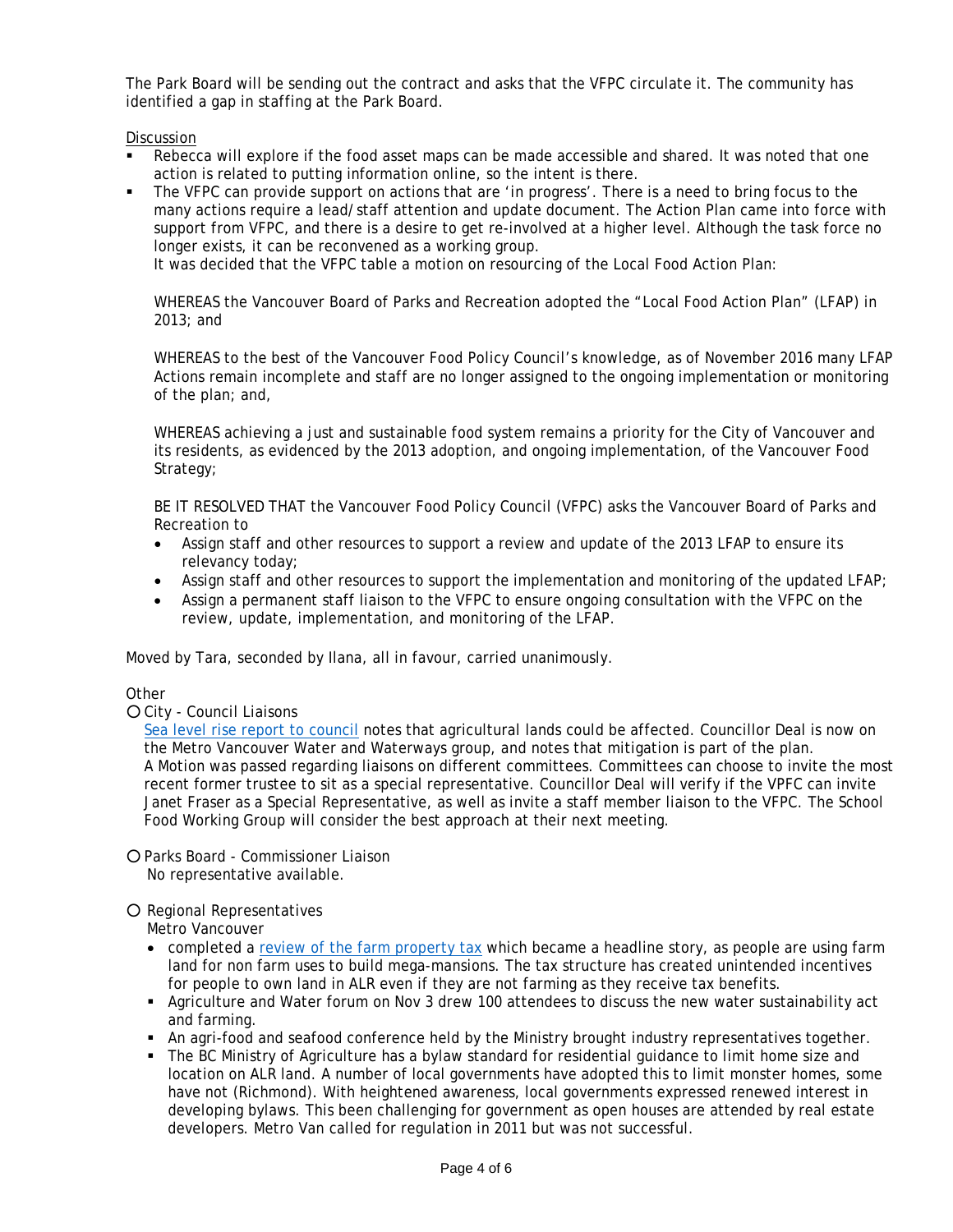Government of Canada national agriculture policy – currently the 'Calgary [statement for agriculture'](http://www.agr.gc.ca/eng/about-us/key-departmental-initiatives/developing-the-next-agricultural-policy-framework/calgary-statement-towards-the-next-policy-framework/?id=1468864509649) provides general guidance on the agricultural policy framework, and is not as relevant to food policy. Orlando can connect with colleagues on the development of the policy. ACTION: Councillor Deal will verify that it has not been discussed at Council. If other cities have signed on, a motion could be tabled from the VFPC.

Vancouver Coastal Health, Vancouver Youth Food Policy Council No representatives available.

## **4 Working session to prepare for transition to 2017-18 term**

This item was tabled due to lack of time. ACTION: Working Groups are asked to discuss the issues below and report back in January. ACTION: Chairs will send out template.

- Update on timeline of transition to next term
- Working Group transition strategy development
	- *Outline: WG Mandate/Priorities, Top 3 Accomplishments in 2015-16, Top 3 Goals for 2017-18 term*
	- *Discuss transition strategy: who reapplied, who did not, how many new people are needed, and who will co-chair the WG next term?*
	- Working Groups transition strategy report back to whole council

## **5 Bread Basket**

- Council of Councils meeting attended by Will, Rebecca, and Alan. The meeting is for advisory groups to connect, and was very focussed on indigenous incorporating perspectives in the context of reconciliation. Working groups are challenged to consider and be proactive on this. The Right to Food working group had previously indicated that they would produce materials related to food justice for the website. The website is currently unavailable but the material can be added once the issues are resolved. Rather than acknowledging that the meetings take place on Coast Salish territory, groups are asked to name the three first nations individually (Squamish, Musqueam, and Tsleil-Waututh) as there are other Coast Salish nations. It was clarified that reconciliation is more about process/lens than actions and outcomes.
- The VFPC has never focussed on the marine food system, and is identified as a gap in current work, as it is not addressed in food strategy, or local food action plan. The Tsleil-Waututh First Nation with North Van created the [Burrard inlet action plan](http://www.twnation.ca/en/Band%20and%20Community/%7E/media/John%20Konovsky/TWN%20Burrard%20Inlet%20Action%20Plan%20Draft%20Report.ashx) with 6 guiding principals. One action is to increase the amount of consumable fish by 10%. A suggestion was made to invite Ocean wise and/or Sea Choice programs to present at a themed meeting.
- Membership diversity on the VFPC has been noted in the past. There is a question on the application form about what cultural groups, income, etc. applicants feel connected to. Recruitment aims for a diversity, if gaps remain after the application process closes, there is a possibility to reach out directly to fill them. It was noted that the VFPC does not have a first nation lens, and a suggestion to add a liaison from each first nation. If there are financial barriers to attending a request to City Council could be made to request honoraria.
- Orientation materials are needed to get new members active. Caitlin has done some work on the website to include policy and process documents. A social gathering/icebreaker will be organized, although the timeline is still unknown. Suggestions included community kitchen activities, planning, etc.ACTION: Members are asked to send Caitlin any activity ideas. The meeting would occur outside of a regular meeting, and the Food Bank has offered to host.
- Provincial election in May the VFPC would like to host an all-candidates meeting (as done previously with the municipal election) to ask 5-10 questions of candidates about their position on food issues, especially the national food strategy. The results can be publicized through media. ACTION: Tara will discuss with Brent the creation of a template that can be used across BC. There was a suggestion to work with other groups (e.g. the BC Anti-Poverty Coalition, Metro Van Alliance). ACTION: Working groups are asked to draft one or two questions to bring to the January meeting, so that gaps can be identified and a final version ready by the end of January. Working groups will need to consider what actions cannot be accomplished without provincial support.
- It was noted that working groups will need some training on what is meant by 'indigenous lens'. ACTION: James will see if a representative from the City can present on the issue in February or March.
- A suggestion was made to connect with other FPCs in BC. ACTIONS: Caitlin to explore if Brent has contact info. Orlando offered to connect through local agrologists.
- Each March, FoodShare has a [Great Big Crunch](http://foodshare.net/program/crunch/) event that is used to get healthy food on the minds of schools, and can be used to leverage networks, launch campaigns, and catalyze issues. CAITLIN will receive and send reminder.